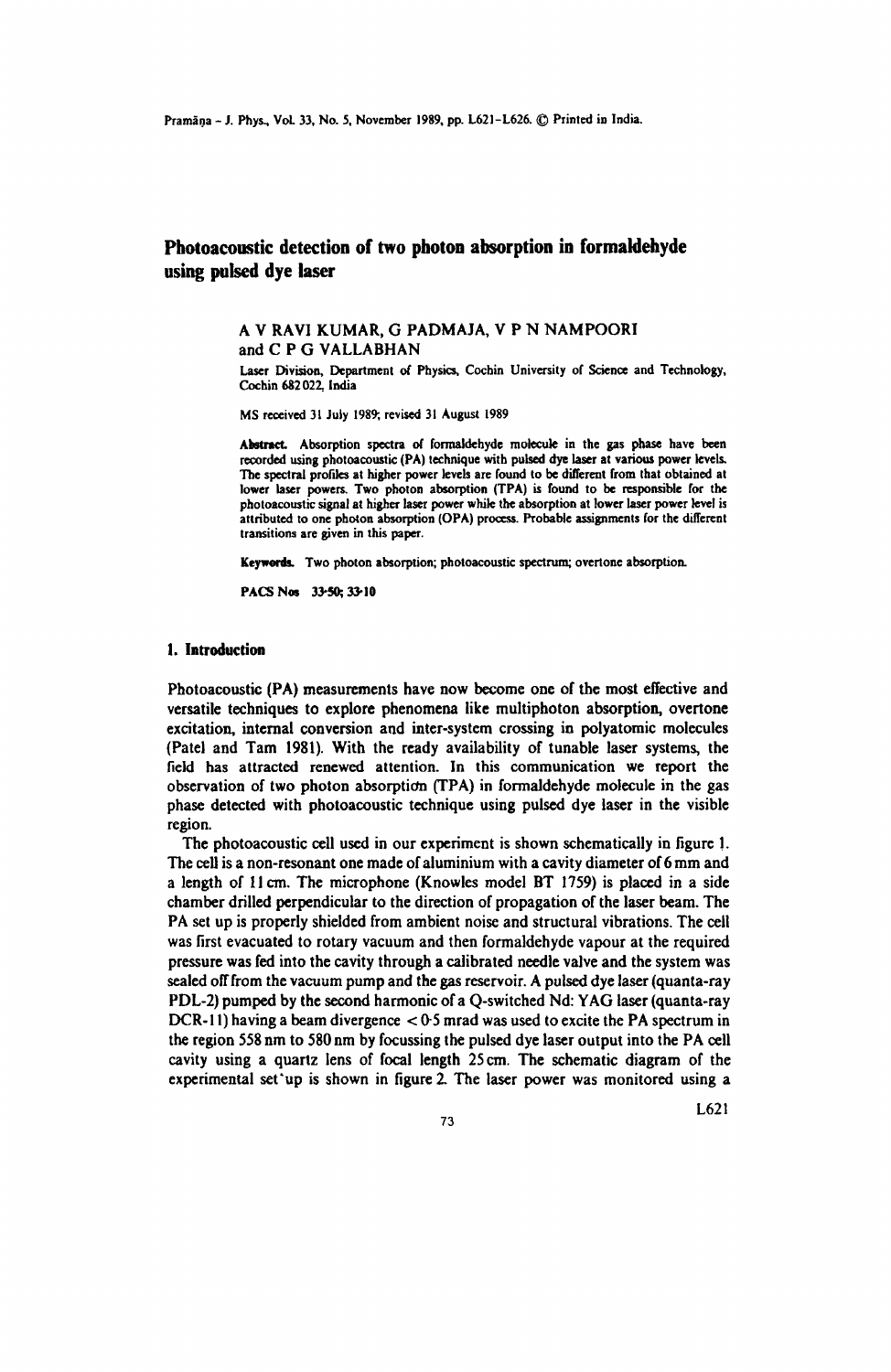

Figure 1. Schematic diagram of the PA cell: W-quartz windows; C-cell cavity; A-ports for vacuum pump, manometer and gas reservoir; M-microphone chamber; P-3-pin socket for microphone connections.



Figure 2. Schematic diagram of the experimental set up.

power meter (Scientech model 362). The wavelength of the dye laser was scanned manually over the range 560 nm to 570 nm with a 0-1 nm resolution. The PA signal output was amplified using a low noise broad band pre-amplifier and was displayed on a storage oscilloscope (Tektronix model 466). The PA signal amplitude was measured by taking the height of the first peak in the pattern obtained on the CRO and was averaged over a number of pulses. The result was counterchecked with a boxcar averager. The PA signal amplitude was normalised using the readings from the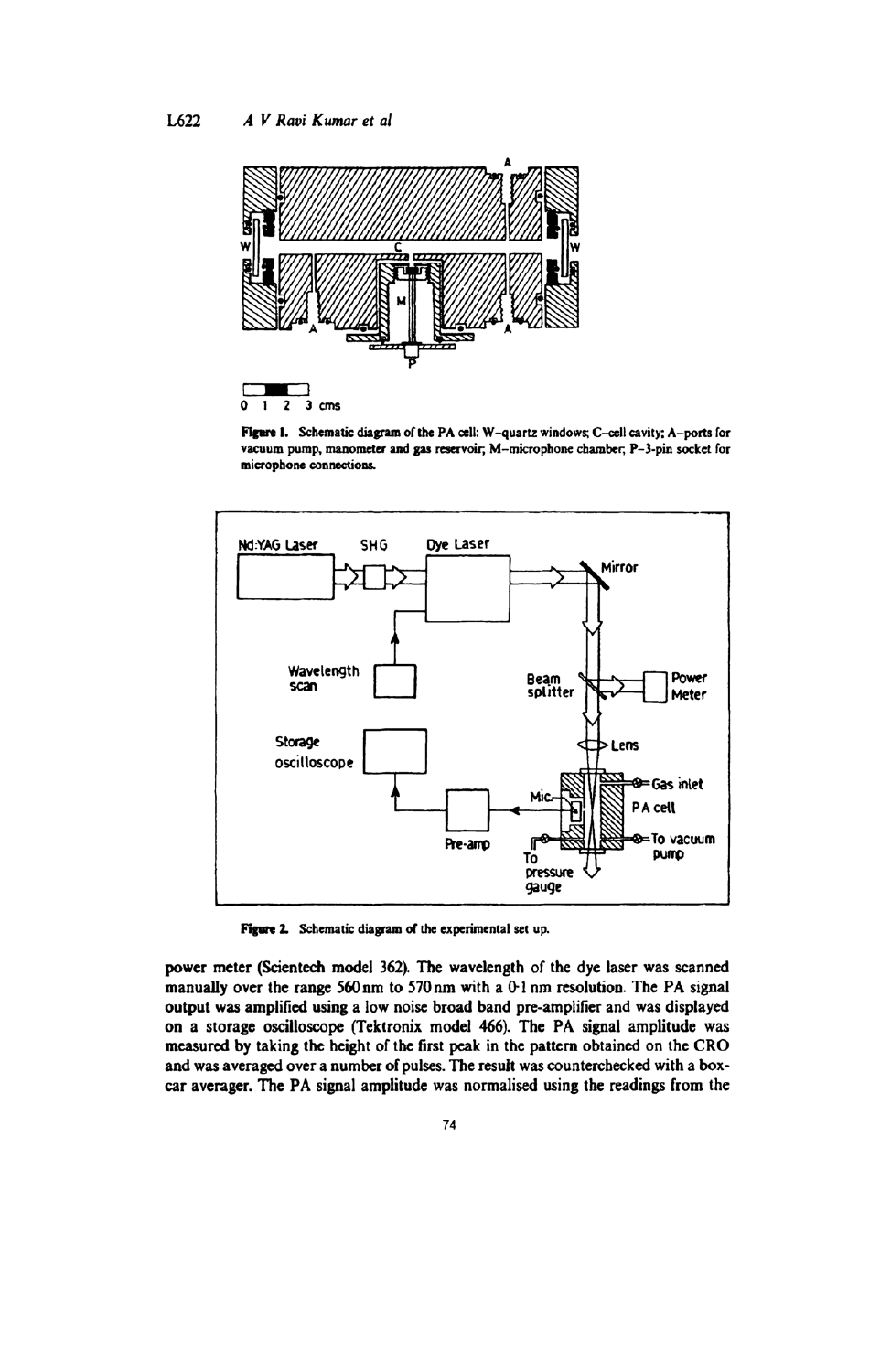

Figure 3. Normalised PA spectrum of formaldehyde vapour obtained with pulsed dye laser at a peak power of 0-6 MW. Inset: The overtone combination band in the visible region in liquid formaldehyde recorded using the UV-VIS-NIR spectrophotometer.

power meter which monitors the dye laser output as a function of wavelength. It has been observed that a continuous gas flow in the PA ceU will induce a white noise in the PA signal (Kritchman et al 1978) and hence to enhance the SNR, a sealed-off cell was used in our experiment.

Gas phase PA spectrum in formaldehyde obtained with a tunable pulsed laser beam (0-6 MW peak power at 10Hz repetition rate) shows a prominent peak at 564·5 nm along with a number of weak satellite bands on either side (figure 3). The spectral profiles at lower and higher laser power levels were found to be entirely different and this is illustrated (at a lower resolution of  $0.5 \text{ nm}$ ) in figure 4. Figure 5 shows the loglog plot of the PA signal amplitude vs laser power at 564·5 nm. As seen in the figure, at lower powers, the slope is approximately equal to unity showing one photon absorption (OPA) processes while the slope of value  $\approx$  2 obtained at higher laser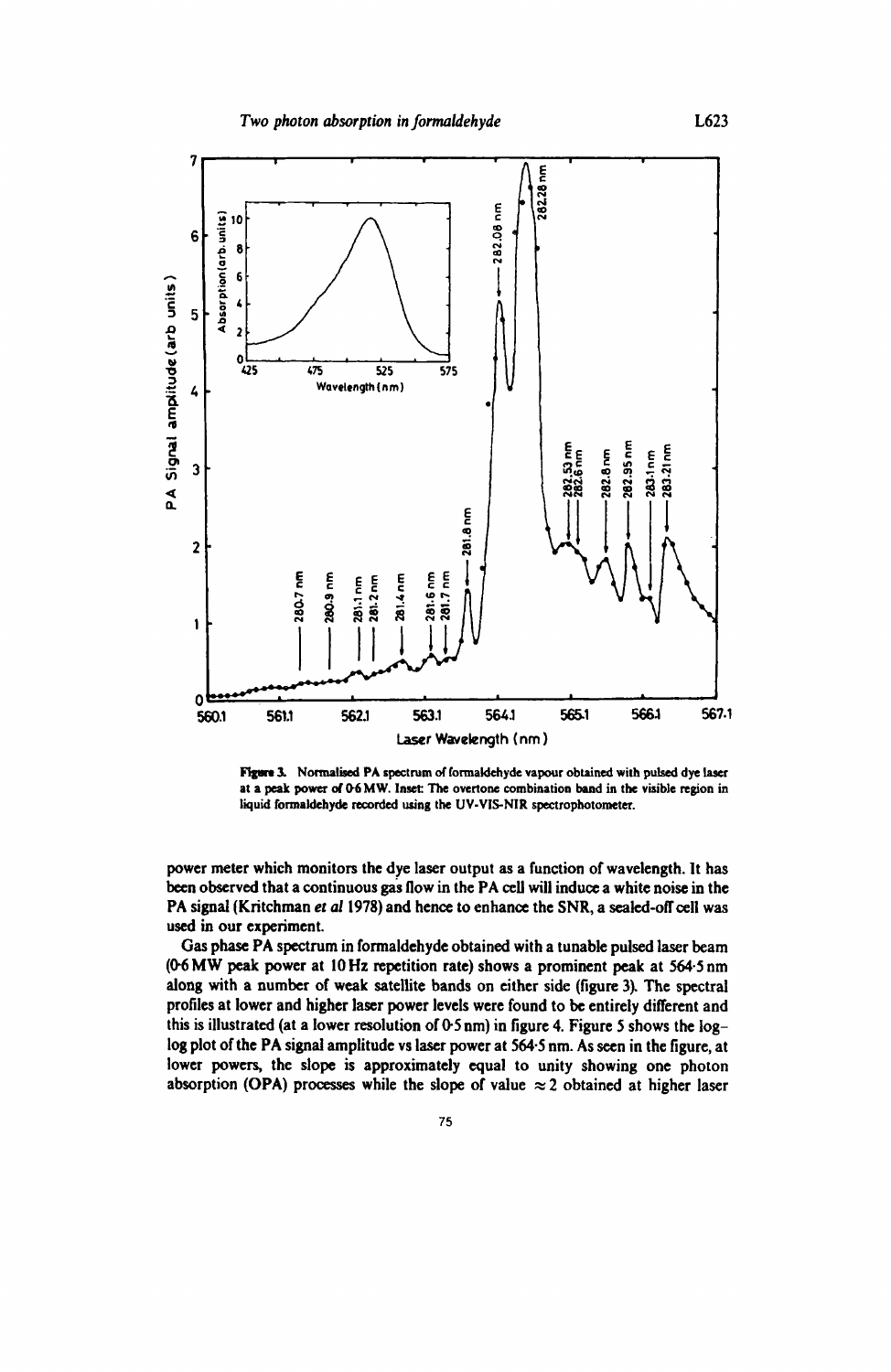

Figure 4. The PA spectral profile of formaldehyde vapour at different laser power levels.

power levels indicate clearly a two photon absorption (TPA) process. The weak bands also have been found to show similar behaviour.

In order to confirm the possibility of existence of OPA, the liquid phase absorption spectrum of formaldehyde was recorded using a UV-VIS-NIR spectrophotometer (Hitachi model U-3410) with considerably increased sensitivity. Spectrum shown as an inset in figure 3, exhibits a weak broad band in the region 425 nm to 575 nm peaking at  $\approx$  519 nm. This band coincides with the most likely overtone combination  $v_1^5 v_6^3 = 5v_1 + 3v_6$ , where,  $v_1 = 2766 \text{ cm}^{-1}$  and  $v_6 = 1251 \text{ cm}^{-1}$  are the two of the six normal mode frequencies of formaldehyde. In the gas phase, generally the peak will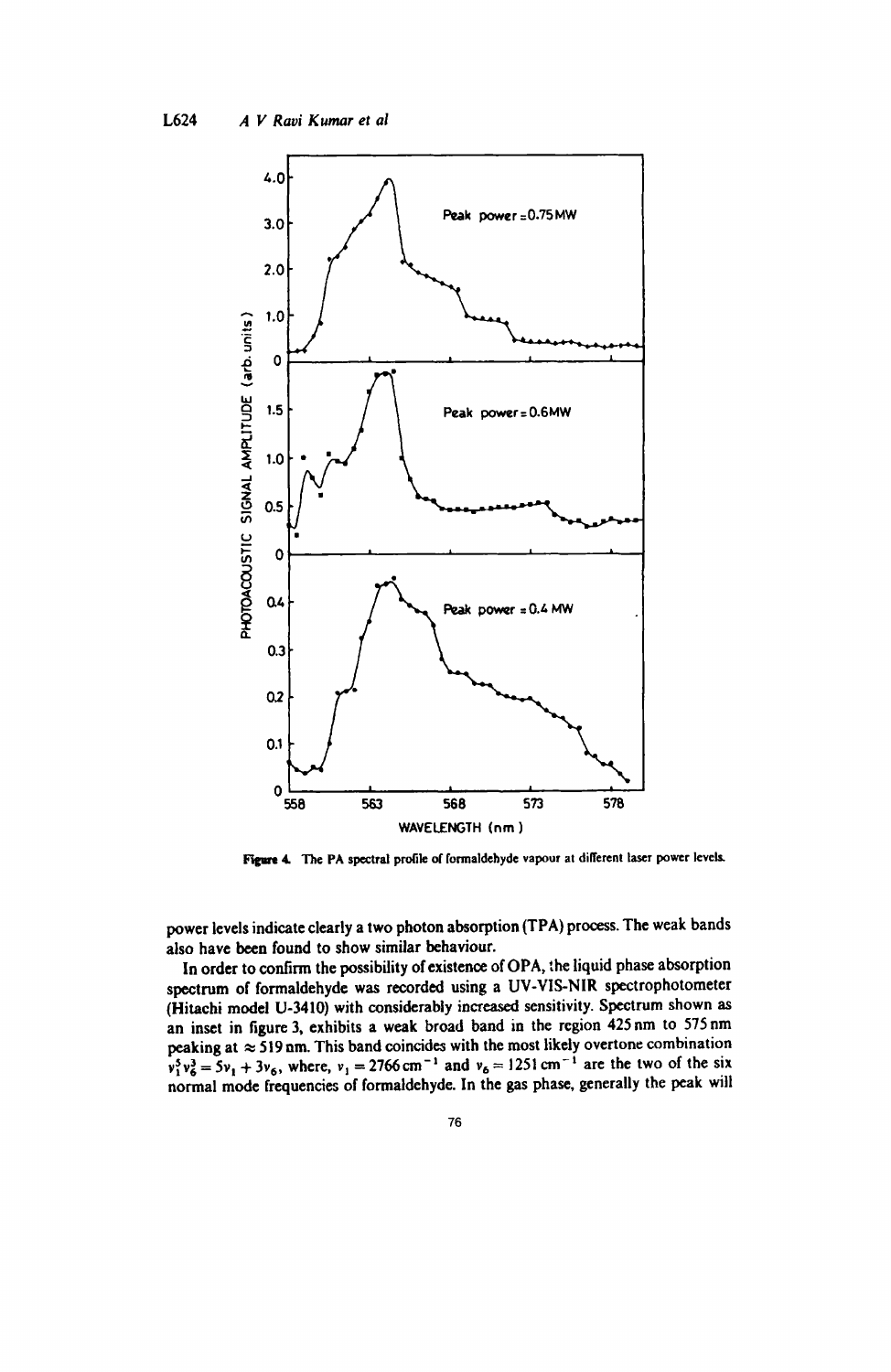

Figure 5. log-log plot of laser power at 564.5 nm vs PA signal amplitude.

shift to longer wavelength side. Also the fine structures will be well resolved in the gas phase.

Formaldehyde molecule does not exhibit any strong absorption in the visible region of the spectrum. Thus the OPA at lower laser power has to be attributed to the excitation of the longer wavelength tail in the overtone combination band. TPA occurring at higher laser power can only be due to the transition between the ground and excited electronic states of formaldehyde.

Formaldehyde contains a carbonyl group with a characteristic weak absorption due to  $n \rightarrow \Pi^*$  transition ( $f = 10^{-4}$  to  $10^{-2}$ ) in the UV region (Herzberg 1967). The ground state of formaldehyde has planar configuration with  $C_{2Y}$  symmetry and is in  $^{1}A_{1}$  state. The excited state should be  $^{1}A_{2}$  if the molecule is planar in the excited state also. However, the excited state happens to be non planar due to vibronic interaction but does not deviate too much from planarity. This  $C_s$  symmetry gives an inversion doubling in the lowest vibrational levels with upper states as <sup>1</sup>A<sup>n</sup>. The lower inversion component behaves like  $A_2$  and the upper one like  $B_2$  vibronic level of a planar molecule. Only  ${}^1A_1 \rightarrow B_2$  transition are allowed in OPA. The low oscillator strength of the UV band in OPA spectrum is due to the fact that the upper state is not far from planar structure. In TPA, however,  $^{1}A_{1} \rightarrow A_{2}$  transition can take place. Thus the observed TPA is due to  ${}^{1}A_{1} \rightarrow {}^{1}A''(A_{2})$  transition in the region 350 nm to 230 nm. The TPA at  $\approx$  560 nm is due to one of the members in the 2<sup> $n$ </sup>4<sup>1</sup> (Job *et al* 1969) progression  $(nv<sup>1</sup> + 1v<sup>1</sup>)$  with  $n = 6$ . The satellite bands observed are typical sub band heads in an asymmetric top molecule like formaldehyde.

We have established the occurrence of two photon excitation with pulsed dye laser radiation in the visible region in formaldehyde molecule in gas phase using photoacoustic detection technique. At lower laser power one photon absorption due to overtone combination bands is also observed.